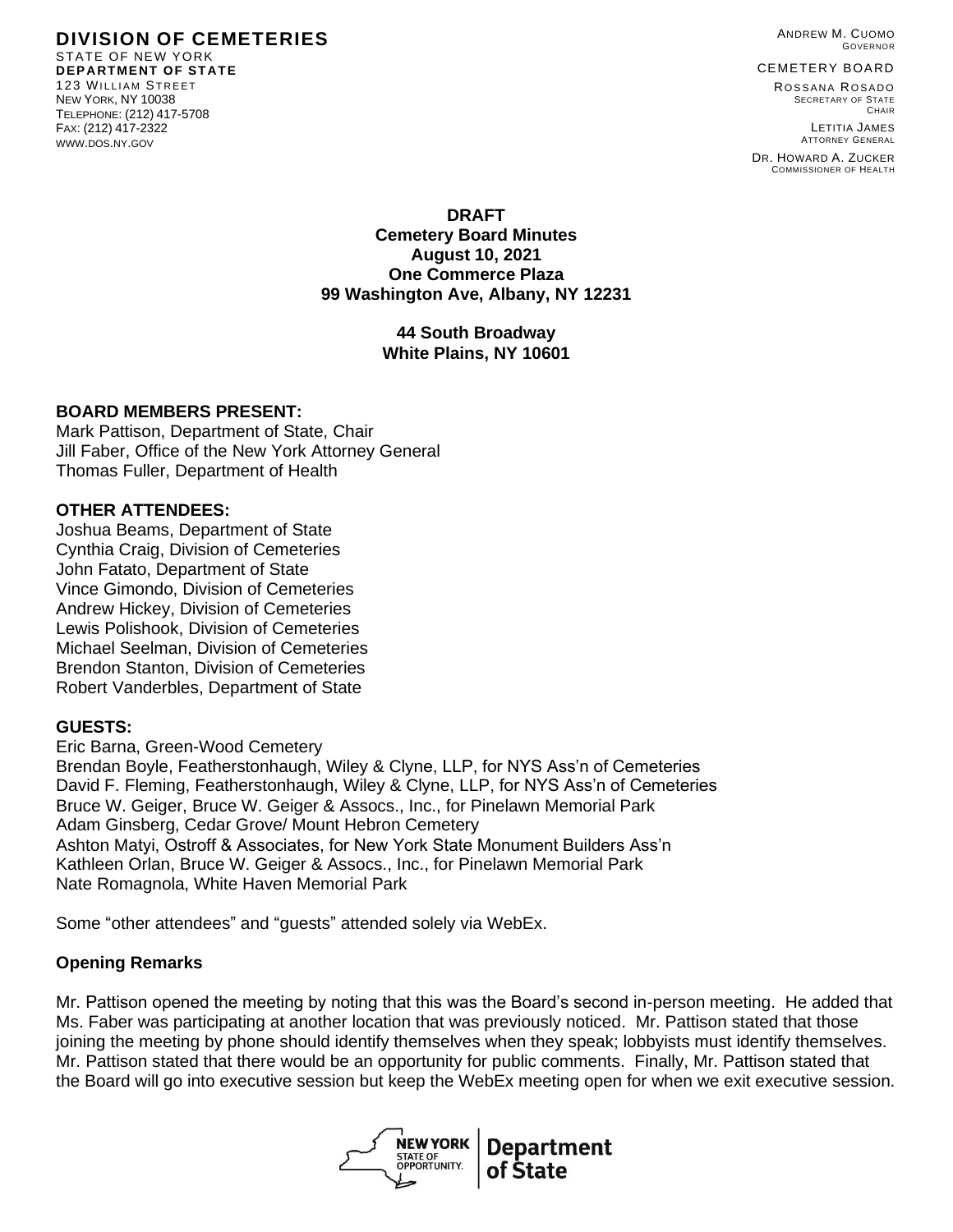# **21-08-A-50 Minutes of Previous Meetings**

fs

Motion was made, seconded, and unanimously adopted approving the minutes of the Board's July 13, 2021 meeting.

# **21-08-B-51 Legislation and Regulations**

1. Legislation

Mr. Vanderbles reported that the Legislature has closed out its session and that there were therefore no changes.

2. Regulations

We still await completion of the Regulatory Review Unit's review of our proposed abandonment regulations. Once that is complete we will be able to publish a notice of proposed rulemaking for the abandonment regulations.

# **21-08-C-52 Division Report**

Mr. Polishook reported as follows:

- 1. Forms: We anticipate having the following forms ready to be used before the next Board meeting: applications for mausoleum and columbarium approval, applications concerning permanent maintenance loans, and supporting schedules. We also have in progress forms for applications for major alterations and retort replacement.
- 2. Electronic signatures: On July 30, 2021 we issued guidance on witnessing of electronic signatures on the cremation authorization. We have received one question concerning our recommendation that funeral directors verify, especially in cases of remote witnessing, the identity of the person signing the cremation authorization. The specific question is whether a funeral director should include a copy of the ID documents with the cremation authorization. The answer is no—it is not a good idea to share documents with personal identifying information unnecessarily.
- 3. Oakwood (Troy) No. 42-034 Net Appreciation: Also on July 30, the Division approved an application for appropriation of a portion of net appreciation by Troy Cemetery Association (Oakwood) for \$56,723 for funds to purchase a badly-needed backhoe. The Division has indicated, pursuant to authority delegated to it by the Board, that it does not object to the application.
- 4. Willow Brook Park Cemetery Ass'n, No. 07-061: This cemetery is located in the City of Dunkirk. Division Senior Accountant Kathleen Richardson and Investigator Cindi Craig recently met with the cemetery's board. The cemetery's superintendent intends to retire soon and the board does not want to continue for more than two years; the board is concerned about recruiting new board members. We have been in contact with the City to try to ensure this cemetery's continued operations (it reports that it operates at a profit).
- 5. Return of Karen DeYoung: Mr. Polishook reported that Karen DeYoung has rejoined the Division of Cemeteries and welcomed her back.

Mr. Pattison added that the forms are part of a Lean effort to streamline and simplify how we do business. The result of that was to develop forms to make sure cemeteries are clear as to what they need to do to seek approval.

Mr. Polishook added that the forms had not been shared with the New York State Association of Cemeteries but that the Division welcomes feedback as the forms are implemented and anticipates making changes to them as needed.

To date in calendar year 2021, we have received 1,346 annual reports. We have contacted just under half of cemeteries that are delinquent in filing annual reports.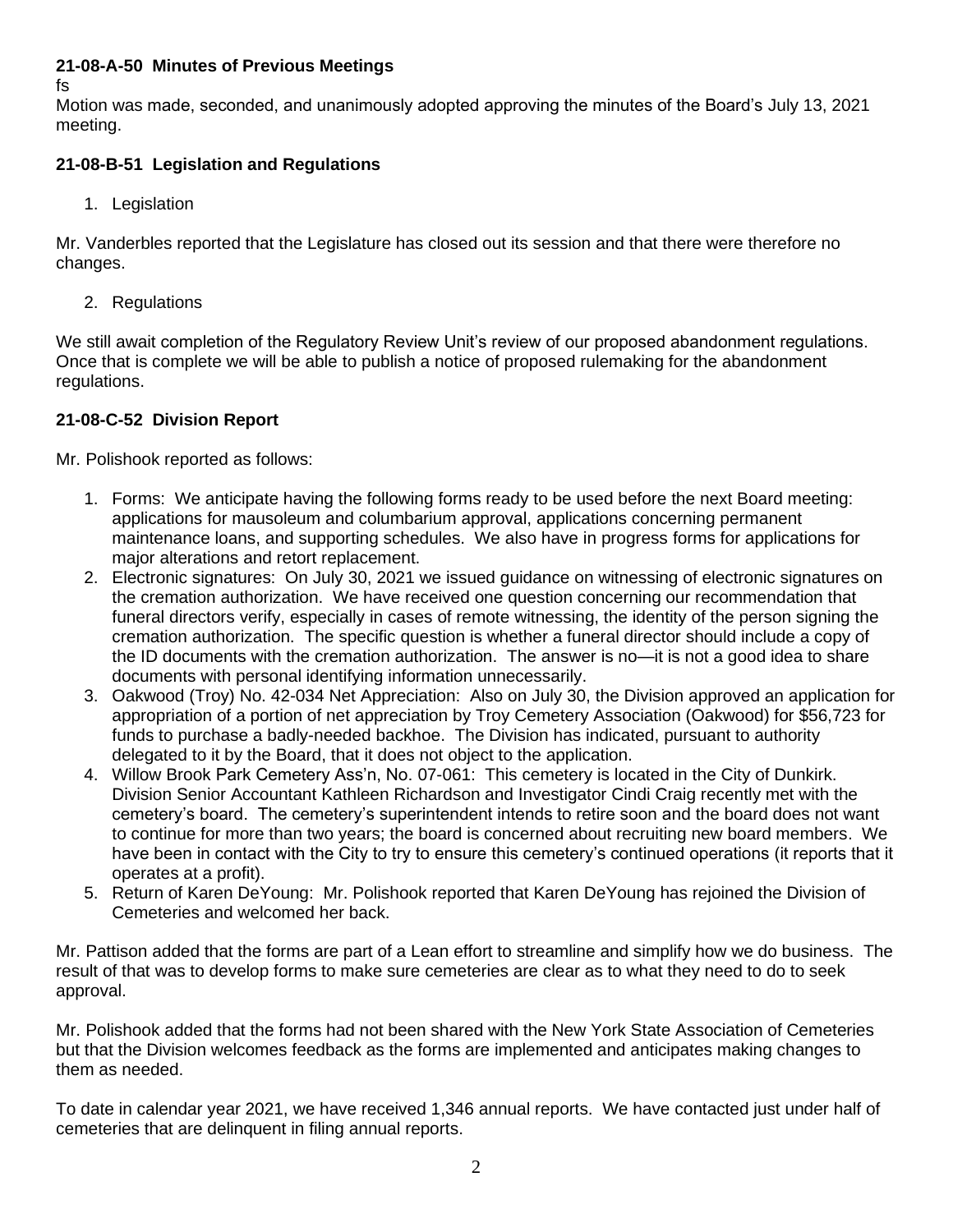# **21-08-D-53 Vandalism, Abandonment and Monument Repair or Removal Fund Report**

Mr. Polishook provided the vandalism report.

Calendar year collections for the vandalism fund are \$566,563. Assessment collections are \$318,036. Fiscal year collections from April 1, 2021 are: Vandalism \$134,738; Assessment \$75,111.56.

There remains approximately \$114,000 in funds (Mr. Polishook erroneously stated \$119,000) committed for applications approved in fiscal years 2018/19 and 2019/20. There is approximately \$194,000 committed for applications approved in the 2020/21 fiscal year; it is normal for work to continue through the summer.

This means that approximately \$1.5 million of the Division's appropriation for the vandalism, abandonment and monument repair or removal fund remains available. The Division encourages cemeteries with hazardous monuments to apply for funds.

There is one application on the agenda for this meeting from Troy Cemetery Association (Oakwood Cemetery), No. 42-034.

## Troy Cemetery Association (Oakwood Cemetery), No. 42-034 (Rensselaer), \$67,247.97

Leonard Breen, Investigator with the Division of Cemeteries, stated that this cemetery has applied for funds for the repair of dangerous monuments. Mr. Breen noted that the cemetery repairs smaller hazardous monuments on its own and seeks funds only for larger monuments. Mr. Breen visited the cemetery on June 21 and has confirmed that all 75 monuments are hazardous.

Mr. Vanderbles added that if the application is approved by the Board it should be subject to availability of funds.

Motion was made, seconded, and unanimously adopted approving the application in the amount of \$67,247.97, subject to availability of funds.

# **21-08-E-54 41012 Mt. Olivet (Queens) – Request for Waiver of Proposed Penalty**

Mr. Polishook stated that the Division had a progress call with the cemetery's outside auditors concerning issues identified by the Division.

Mr. Polishook confirmed that the cemetery has retained an outside firm to review issues raised by the Division concerning cemetery finances. The Division states that the auditors are wrapping up their field work this week and will provide the cemetery with a draft report by the week of September 7, and anticipates releasing a final report by September 30. The auditors noted that everyone at the cemetery appears to be fully cooperative.

In light of this timing, the Division requests that the Board extend the Cemetery's time to further respond to the Division's proposed notice of penalty through October 31, 2021, pending receipt of the report of their forensic auditor.

Motion was made, seconded, and unanimously adopted extending Mount Olivet's time to respond to the notice of penalty until October 31, 2021.

### **Public Comment**

David Fleming, Featherstonhaugh, Wiley & Clyne, LLP, spoke on behalf of thew New York State Association of Cemeteries.

First, Mr. Fleming thanked Oakwood Cemetery for its work in restoring that cemetery.